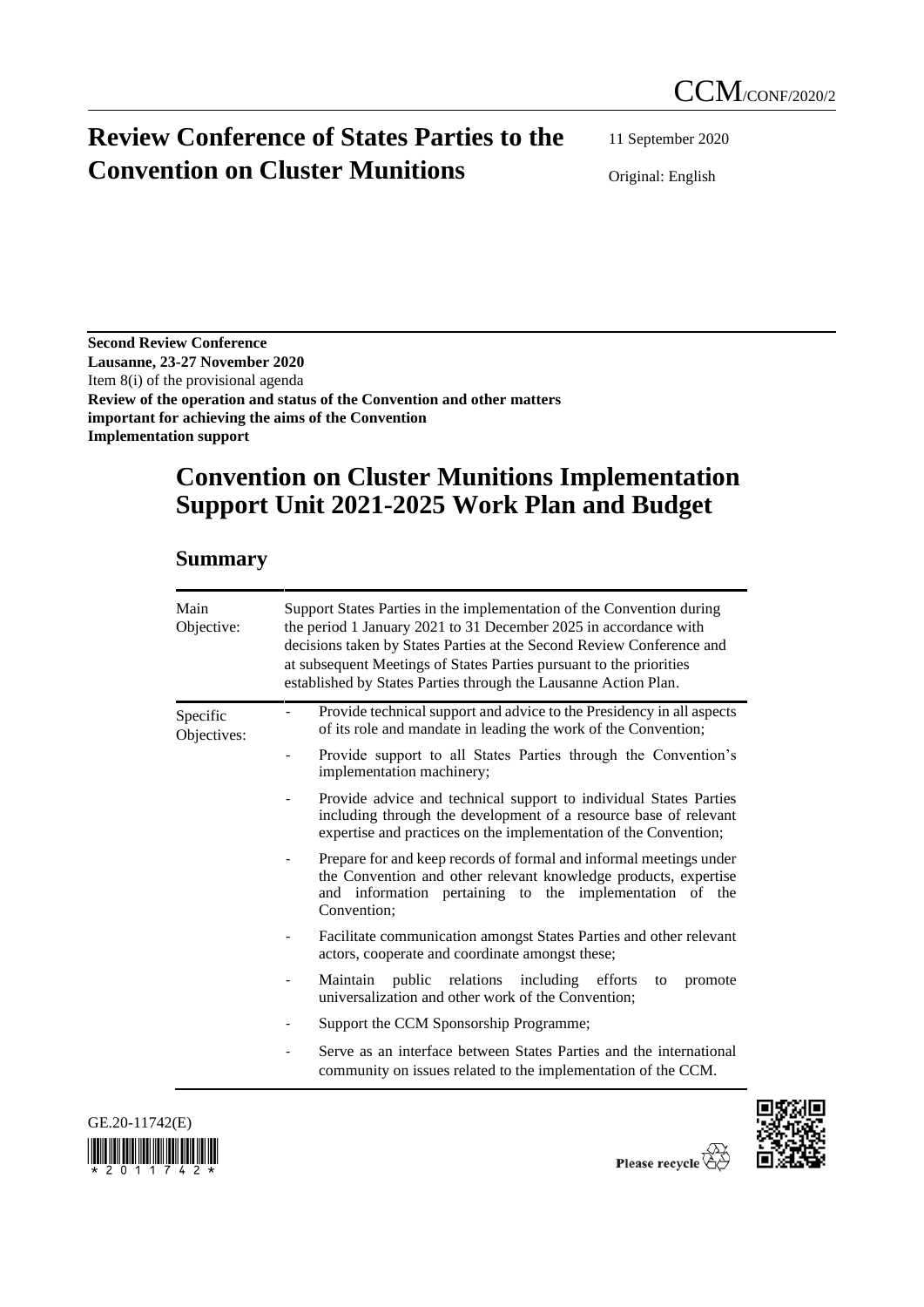| <b>Budget:</b>        | CHF 2'425'799                                                                                                                                                                                                                                                  |
|-----------------------|----------------------------------------------------------------------------------------------------------------------------------------------------------------------------------------------------------------------------------------------------------------|
|                       | Adherence to the Convention have become more universal.                                                                                                                                                                                                        |
|                       | States Parties have acted on their obligations and commitments<br>under the Convention and reported on them as prescribed. Where<br>necessary, States Parties have submitted extension requests that are<br>compliant with the stipulations of the Convention. |
|                       | All Convention meetings, formal and informal, have been held as<br>$\overline{\phantom{a}}$<br>required and organized efficiently and effectively, including the<br>Sponsorship Programmes.                                                                    |
| Expected<br>Outcomes: | The Convention's implementation machinery has performed its<br>mandate in accordance with decisions of States Parties.                                                                                                                                         |

## **Implementation Support Unit Five-year Work Plan**

### **I. Mandate of the Implementation Support Unit**

The Implementation Support Unit of the Convention on Cluster Munitions was established in May 2015 based on decisions taken at Meetings of States Parties starting with the Second Meeting of States Parties in Beirut, Lebanon. The ISU is comprised of a Director and an Implementation Support Specialist working at 100% and an Implementation Support Assistant at 50%. The ISU is mandated to coordinate and provide support to the work of the Convention, inter alia, in the following ways:

1. Assist the President and the President-Designate in all aspects of the Presidency; support the Coordinators in their tasks; prepare, support and follow up on tasks derived from decisions taken at formal and informal meetings of the Convention;

2. Offer advice and support to States Parties on the implementation of the Convention;

3. Develop and maintain a resource base of relevant technical expertise and practices, upon request, and provide States Parties with such resources;

4. Facilitate communication among States Parties and other relevant actors, cooperate and coordinate amongst these and maintain public relations, including efforts to promote the universalization of the Convention;

5. Keep records of formal and informal meetings under the Convention and other relevant knowledge products, expertise and information pertaining to the implementation of the Convention;

6. Manage the Sponsorship Programme in collaboration with the Geneva International Centre for Humanitarian Demining (GICHD) by providing guidance, input and support as necessary;

7. Serve as an interface between States Parties and the international community on issues related to the implementation of the CCM.

## **II. Priorities of the Implementation Support Unit**

The proposed 2021-2025 work plan and budget articulates the main activities that the ISU will undertake during the five years in a manner consistent with the Unit's mandate, decisions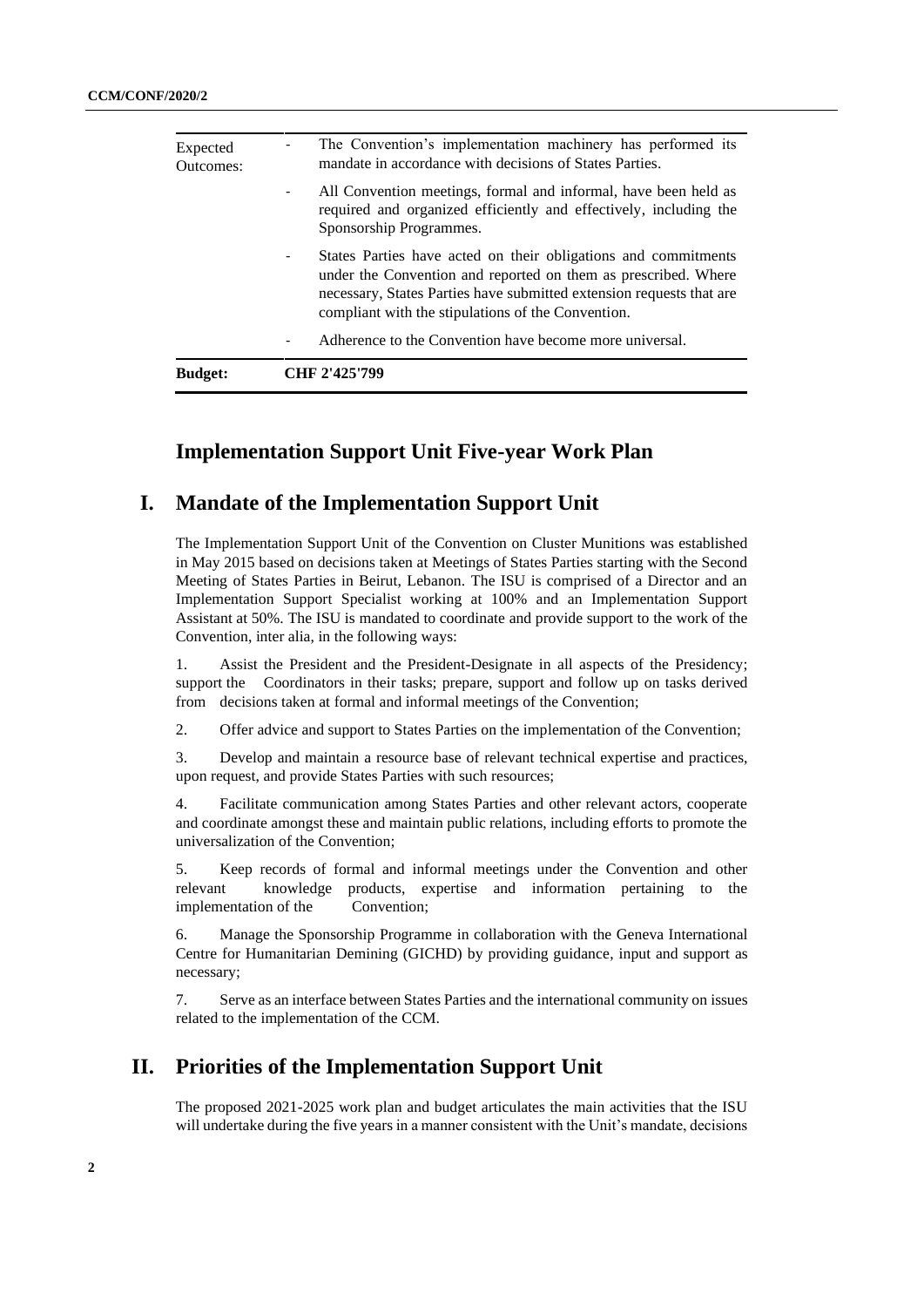taken at the Second Review Conference (2RC) and other formal meetings of the Convention. The work plan aims to guide the activities to be undertaken by the ISU in supporting States Parties in the implementation of the Convention through the commitments articulated in the Lausanne Action Plan (LAP). This draft 2021-2025 work plan has been reviewed and endorsed by the CCM Coordination Committee.

Based on decisions taken at the 2RC, the ISU in the five-year period from 2021 to 2025 will prioritize the following implementation support areas:

#### **1. Support to the President, President-Designate and the Coordination Committee**

To support the President, President-Designate and Coordination Committee in their efforts to discharge their mandates, the ISU will, inter alia:

- Assist in the preparation and hosting of formal and informal meetings as required including Meetings of States Parties, the Third Review Conference, Coordination Committee meetings, Analysis Group meetings, workshops, side events and seminars;
- Produce and maintain records and documentation of formal and informal meetings of the Convention;
- Facilitate communication with States Parties on behalf of office holders, as necessary;
- Maintain the Convention's implementation status updates and analyses;
- Send invoices and/or reminders to States Parties to make their annual contributions to the ISU budget.

#### **2. Support on Universalization**

To support the Presidency, Working Group on Universalization and States Parties in their universalization efforts, the ISU will, inter alia:

- Promote the Convention in relevant fora with the aim to increase adherence to and reinforcement of the norms established by the Convention;
- Identify potential new States Parties and provide summaries and background information on universalisation efforts of such States;
- Provide support in the organisation of targeted meetings, workshops, side events and seminars;
- Participate in CCM related outreach activities;
- Make available resources and tools to Signatory States and States not Party to facilitate the ratification or accession process.

#### **3. Support on Stockpile Destruction**

To support the Working Group on Stockpile Destruction and States Parties in the implementation of Article 3, the ISU will, inter alia:

Facilitate communication with States Parties that have obligations under Article 3 on behalf of office holders, as necessary;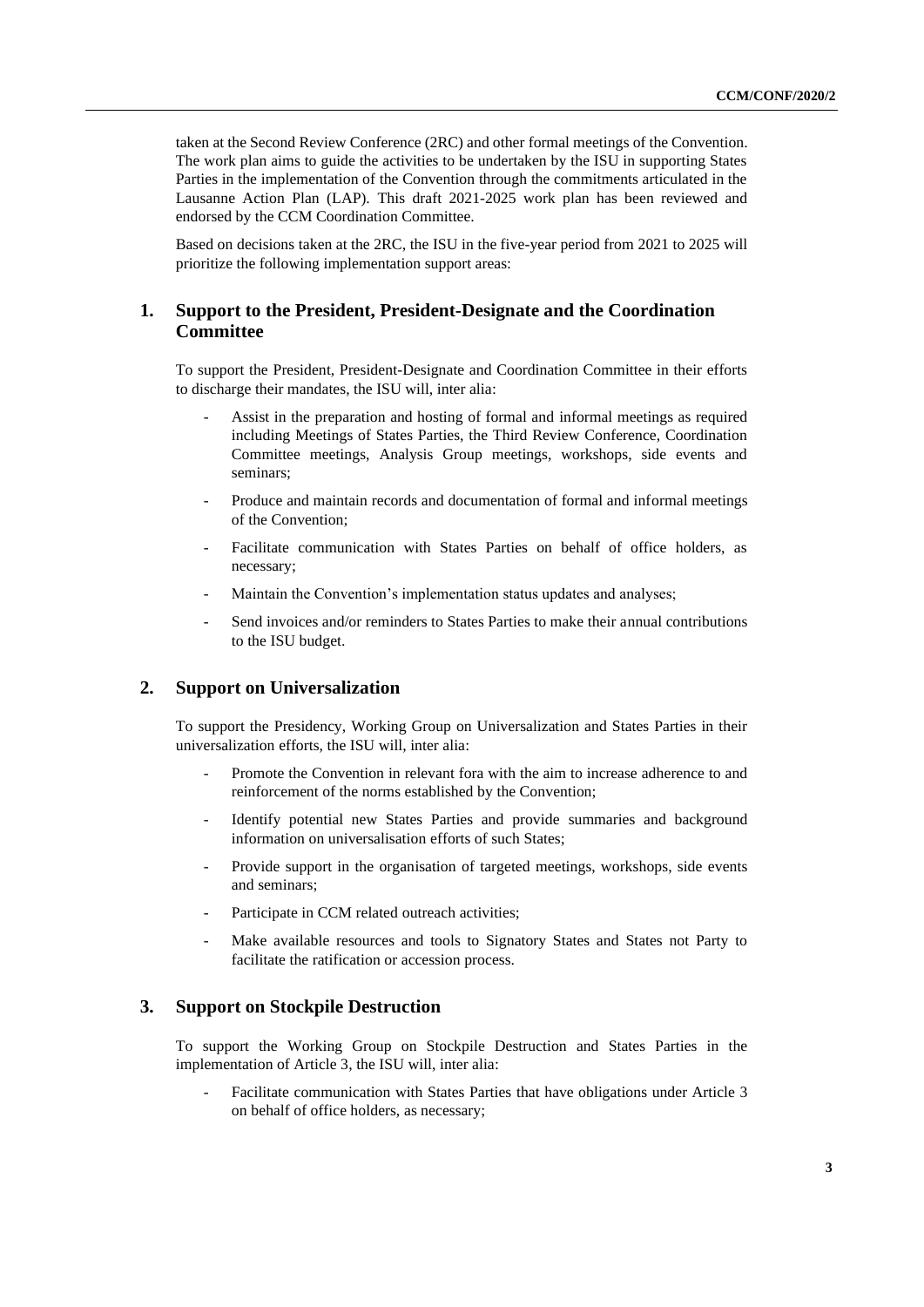- Support in the collection, analysis and provision of summaries on the information submitted by States Parties on Article 3 implementation;
- Facilitate exchange of information, lessons learned and best practices in the implementation of Article 3 obligations;
- Provide relevant information or facilitate the exchange of relevant technical expertise required by States Parties with Article 3 obligations;
- Provide advice and/or in-country visits, as relevant, to assist States Parties in implementing Article 3 or preparing an extension request;
- Support the Analysis Group in the consideration of deadline extension requests submitted by States;
- Facilitate the communication of requests for international cooperation and assistance submitted by States Parties with obligations under Article 3 to States Parties and other relevant partners in a position to provide assistance.

#### **4. Support on Clearance and Risk Reduction Education**

To support the Working Group on Clearance and Risk Reduction Education and States Parties with Article 4 obligations, the ISU will, inter alia:

- Facilitate communication with States Parties that have obligations under Article 4 on behalf of office holders, as relevant;
- Support in the collection, analysis and provision of summaries on the information submitted by States Parties on Article 4 implementation;
- Facilitate exchange of information, lessons learned and best practices in the implementation of Article 4 obligations;
- Provide relevant information or facilitate the exchange of relevant technical expertise required by States Parties with Article 4 obligations;
- Provide advice and/or in-country visits, as relevant, to assist States Parties in implementing Article 4 or preparing an extension request;
- Support the Analysis Group in the consideration of deadline extension requests submitted by States;
- Facilitate the communication of requests for international cooperation and assistance submitted by States Parties with obligations under Article 4 to States Parties and other relevant partners in a position to provide assistance.

#### **5. Support on Victim Assistance**

To support the Working Group on Victim Assistance and States Parties with Article 5 obligations, the ISU will, inter alia:

- Facilitate communication with States Parties that have obligations under Article 5 on behalf of office holders, as necessary;
- Provide relevant information or facilitate the exchange of relevant technical expertise required by States Parties with Article 5 obligations to assist them in improving the quality and efficiency of assistance provided to cluster munition victims and other persons with disabilities;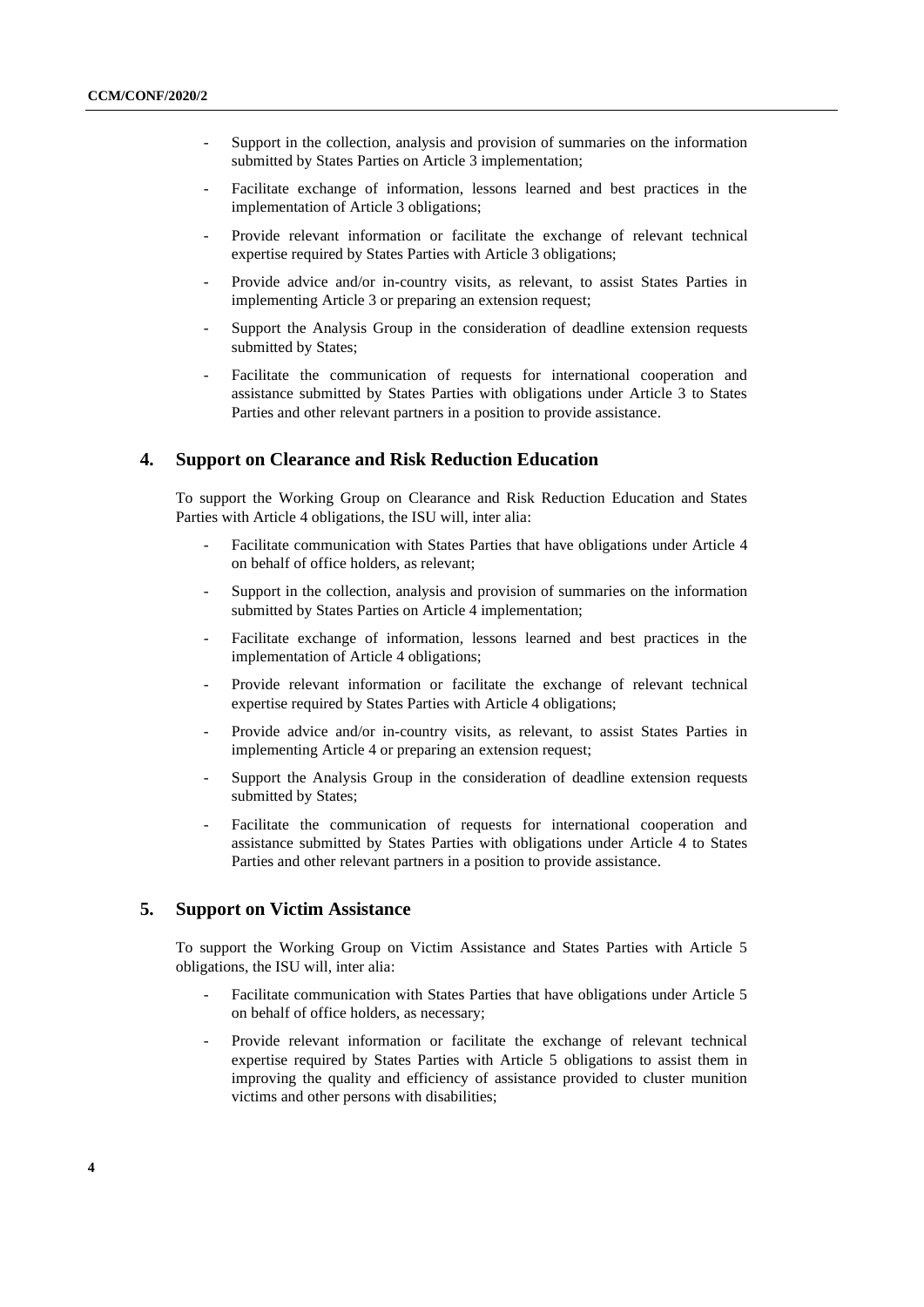- Encourage an increase in the involvement and integration of victims in policymaking and decision-making processes;
- Promote exchange of information on good and cost-effective practices between States Parties;
- Promote an integrated approach to victim assistance and facilitate cooperation with other Conventions and the broader disability sector.

#### **6. Support on International Cooperation and Assistance**

To support the Working Group on International Cooperation and Assistance and States Parties, the ISU will, inter alia:

- Facilitate exchanges between states parties requiring assistance with States in a position to do so;
- Facilitate communication between and among States Parties and other relevant actors to promote strengthened partnerships, better targeting of scarce resources and timely and effective implementation of Convention obligations;
- Promote cooperation and assistance through enhanced information and best practices sharing as well as through technical, financial and expertise exchanges;
- Support promotion of the establishment of country specific approaches such as *country coalitions* that enhance the ability of States Parties in need of assistance to fulfil their obligations under Articles 3, 4 and 5 through coordinated and targeted cooperation.

#### **7. Support on Transparency Measures**

To support the Coordinator on Transparency Measures and States Parties, the ISU will, inter alia:

- Encourage the submission of timely and quality reports by States Parties and regularly highlight the important role of information shared through transparency reports in the effective implementation and monitoring of the Convention;
- Provide targeted technical assistance to States Parties as required;
- Assist the thematic Coordinators in following up and monitoring the submission of initial and annual transparency reports;
- Raise awareness of the benefits of reporting through existing social media platforms and at other relevant fora;
- Provide States Parties with analytical summaries of information contained in Article 7 reports to facilitate the practical use of reporting.

#### **8. Support on National Implementation Measures**

To support the Coordinator on National Implementation Measures and States, the ISU will, inter alia:

Facilitate communication and dissemination of existing tools and best practices to encourage an increased rate of Article 9 compliance by States Parties;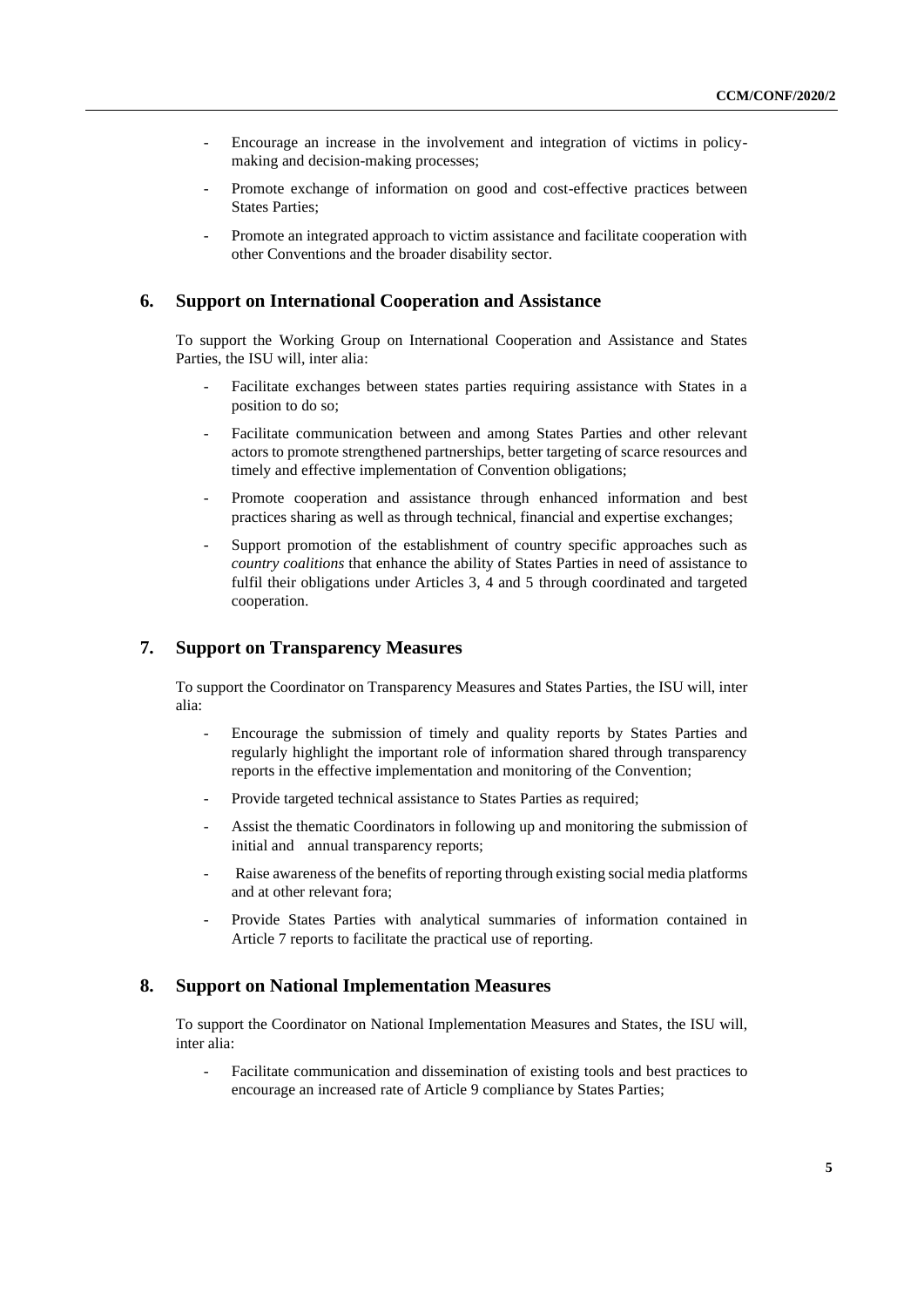- Assist in monitoring Article 9 compliance by States Parties and provide targeted technical assistance to States Parties as necessary;
- Assist to increase awareness of national actors of obligations under the Convention's Article 9 resulting in compliant national military doctrine, policies and training;
- Provide support in the organization of meetings, workshops, side events and seminars on Article 9 implementation;
- Encourage States Parties in need of assistance to seek cooperation and assistance in the review of existing national legislation to ensure it allows for the full implementation of the Convention and to achieve Article 9 compliance.

#### **9. Communication**

To act in addition to the priorities of States Parties based on decisions made at the 2RC and other formal meetings of the Convention, the ISU will, inter alia:

- Administer, maintain and constantly update the official website and social media accounts of the Convention to ensure quality and timely dissemination of information;
- Facilitate communication among States Parties, Signatory States and States not Party with all other relevant actors, organizations and institutions and maintain public relations;
- Raise awareness on the Convention at all relevant fora;
- Produce Convention-related publications and promotional materials as necessary.

#### **10. Other Implementation Support**

To further support the effective implementation of the Convention, the ISU will, inter alia:

- Provide in-depth briefings on the Convention and its provisions at various fora;
- Facilitate enhanced coordination with other conventions, organizations and stakeholders as appropriate;
- Liaise with the UN, particularly UNODA, on matters pertaining to the organization and documentation of formal meetings of the Convention, as well as other relevant matters;
- Perform other tasks as instructed by States Parties through the Presidency or Coordination Committee.

#### **III. Expected Outcomes**

1. The Convention's implementation machinery has performed its mandate in accordance with decisions of States Parties.

2. Meetings of States Parties and other formal meetings have been held as required and organized efficiently and effectively, including the Sponsorship Programme to facilitate a gender and diverse participation in these meetings.

3. Informal meetings have been held as required and organized efficiently and effectively.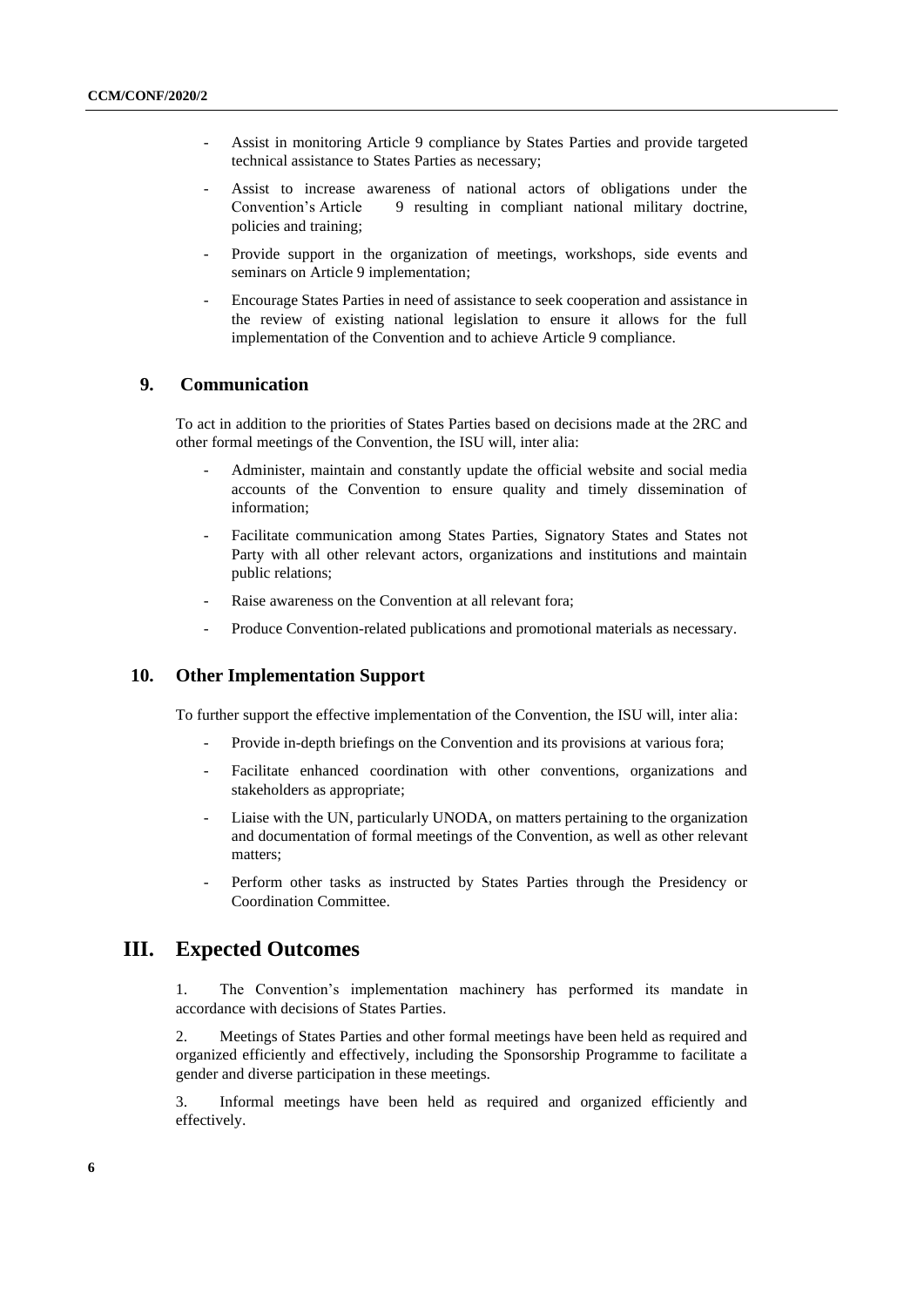4. Relevant States Parties have made declarations of completion under Article 3 or Article 4 within the stipulated Convention deadlines or have submitted high-quality and timely requests to extend their deadline in accordance with the Convention.

5. States Parties have acted on their obligations and commitments under the Convention and Lausanne Action Plan and have reported on them annually as required by the Convention.

6. Relevant knowledge products, expertise and information related to the Convention have enabled States Parties to carry out their work efficiently and effectively.

7. Adherence to the Convention have become more universal.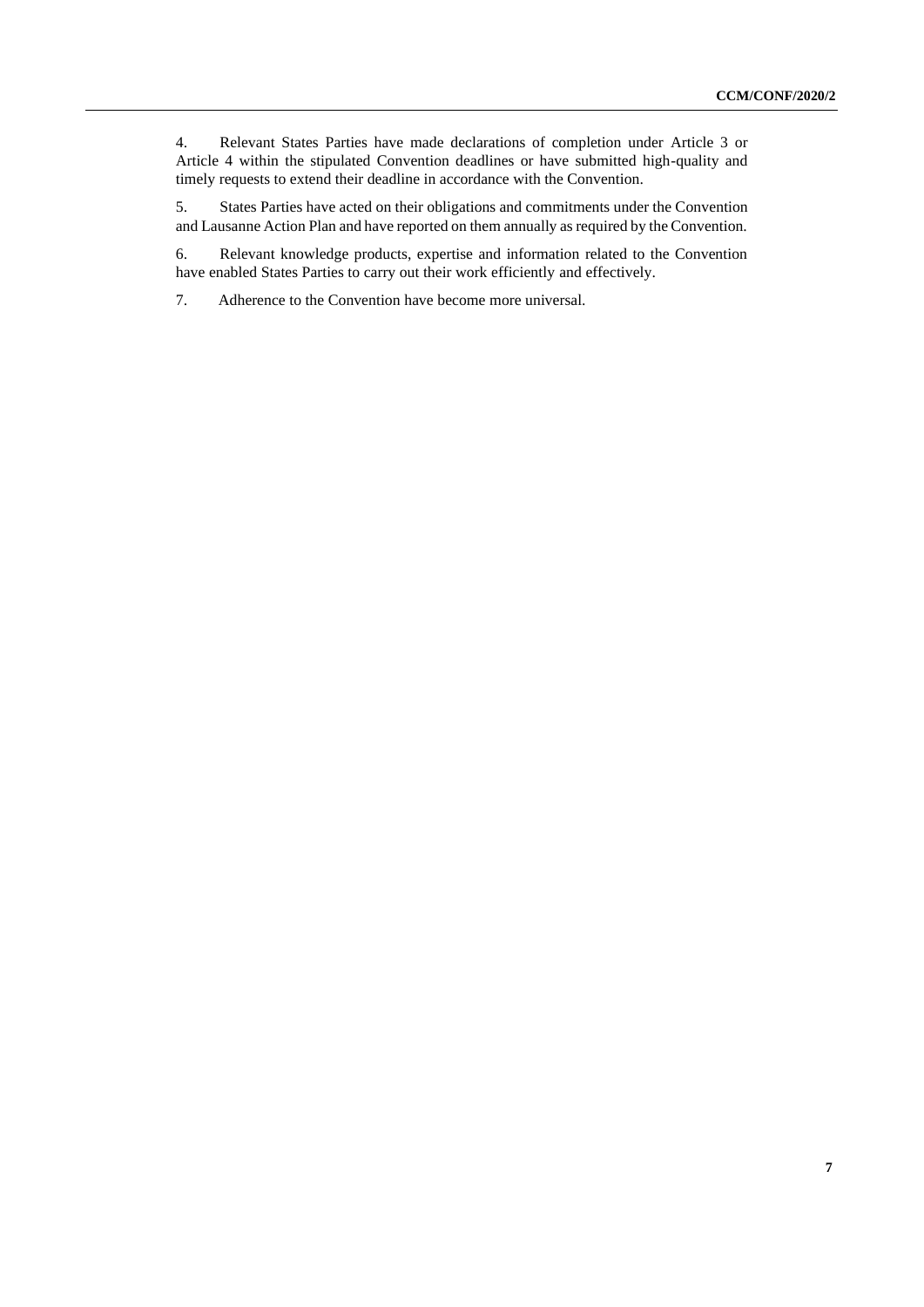# **ISU 2021 TO 2025 BUDGET**

| COST                                                | 2021                    | 2022                    | 2023                    | 2024                    | 2025                    | <b>NOTES</b>                                                                                                                                                                         |
|-----------------------------------------------------|-------------------------|-------------------------|-------------------------|-------------------------|-------------------------|--------------------------------------------------------------------------------------------------------------------------------------------------------------------------------------|
| <b>SALARIES</b>                                     | 341'405                 | 355'162                 | 365'881                 | 348'103                 | 364'282                 | The Director and Implementation Support Specialist<br>working at 100% and the Implementation Support<br>Assistant at 50%.                                                            |
| <b>SOCIAL CHARGES</b>                               | 68'281                  | 71'032                  | 69'176                  | 69'621                  | 72'856                  | Estimated cost (at 20% of salary) dependent on staff<br>age, social status and prevailing provider fee rates<br>charged. Charges include mandatory accident and<br>travel insurance. |
| <b>COMMUNICATION</b>                                | 20'000                  | 10'000                  | 12'000                  | 10'000                  | 20'000                  | Website maintenance, promotional material,<br>publications, consultancies, etc.                                                                                                      |
| <b>TRAVEL</b>                                       | 25'000                  | 25'000                  | 22'000                  | 27'000                  | 27'000                  | Staff travel for participation in meetings and missions<br>as required                                                                                                               |
| <b>OTHER IMPLEMENTATION</b><br><b>SUPPORT COSTS</b> | 15'000                  | 25'000                  | 26'000                  | 23'000                  | 13'000                  | Consultancies, room rentals, workshops, catering, etc.                                                                                                                               |
| <b>TOTAL</b>                                        | 469'686                 | 486'194                 | 495'057                 | 477'724                 | 497'138                 |                                                                                                                                                                                      |
| <b>ADMINISTRATIVE</b><br><b>EXPENSES</b>            | <b>GICHD</b><br>In-kind | <b>GICHD</b><br>In-kind | <b>GICHD</b><br>In-kind | <b>GICHD</b><br>In-kind | <b>GICHD</b><br>In-kind | Covering costs such as rent of office, internal control<br>system, administration of sponsorship programme, HR<br>management, etc.                                                   |